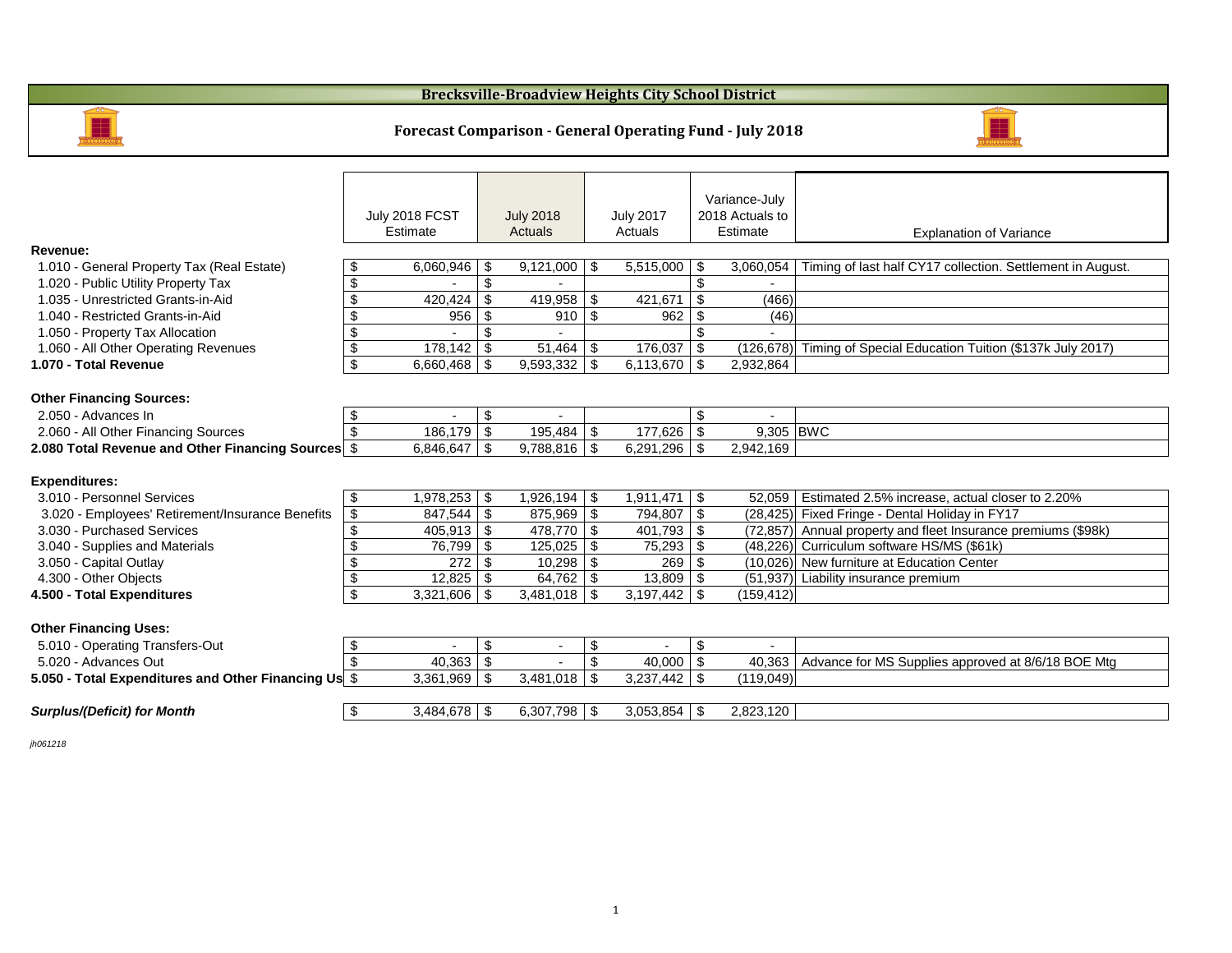|                                                                                   |                                  | <b>Current FYTD FCST</b><br>Estimate | <b>Current FYTD</b><br><b>Actuals</b> |                  |                            | <b>Prior FYTD</b><br><b>Actuals</b> |                            | Variance-<br><b>Current FYTD</b><br><b>Actual to FCST</b><br>Estimate | <b>Explanation of Vari</b>                      |
|-----------------------------------------------------------------------------------|----------------------------------|--------------------------------------|---------------------------------------|------------------|----------------------------|-------------------------------------|----------------------------|-----------------------------------------------------------------------|-------------------------------------------------|
| Revenue:                                                                          |                                  |                                      |                                       |                  |                            |                                     |                            |                                                                       |                                                 |
| 1.010 - General Property Tax (Real Estate)<br>1.020 - Public Utility Property Tax | \$<br>$\boldsymbol{\mathsf{S}}$  | 6,060,946                            | \$<br>$\mathbb{S}$                    | $9,121,000$   \$ |                            | 5,515,000                           | \$<br>$\mathcal{L}$        | 3,060,054                                                             | Timing of last half CY17 collection. Se         |
| 1.035 - Unrestricted Grants-in-Aid                                                | $\boldsymbol{\mathsf{S}}$        | 420,424                              | $\boldsymbol{\mathsf{S}}$             | 419,958          | \$                         | 421,671                             | $\mathfrak{S}$             | (466)                                                                 |                                                 |
| 1.040 - Restricted Grants-in-Aid                                                  | \$                               | 956                                  | \$                                    | 910              | \$                         | 962                                 | \$                         | (46)                                                                  |                                                 |
| 1.050 - Property Tax Allocation                                                   | $\boldsymbol{\theta}$            |                                      | $\mathbb{S}$                          |                  |                            |                                     | $\mathfrak{S}$             |                                                                       |                                                 |
| 1.060 - All Other Operating Revenues                                              | $\overline{\mathbf{e}}$          | 178,142                              | $\frac{1}{2}$                         | 51,464           | $\boldsymbol{\mathcal{F}}$ | 176,037                             | $\boldsymbol{\mathsf{S}}$  | (126, 678)                                                            | Timing of Special Education Tuition (\$         |
| 1.070 - Total Revenue                                                             | $\overline{\mathbf{e}}$          | 6,660,468                            | \$                                    | $9,593,332$   \$ |                            | 6,113,670 $\frac{1}{9}$             |                            | 2,932,864                                                             |                                                 |
| <b>Other Financing Sources:</b>                                                   |                                  |                                      |                                       |                  |                            |                                     |                            |                                                                       |                                                 |
| 2.050 - Advances In                                                               | $\boldsymbol{\theta}$            |                                      | $\boldsymbol{\mathsf{S}}$             |                  |                            |                                     | $\boldsymbol{\mathcal{L}}$ | $\overline{a}$                                                        |                                                 |
| 2.060 - All Other Financing Sources                                               | $\boldsymbol{\mathsf{S}}$        | 186,179                              | $\mathfrak{F}$                        | 195,484          | $\boldsymbol{\mathcal{L}}$ | 177,626                             | $\boldsymbol{\mathsf{\$}}$ | 9,305 BWC                                                             |                                                 |
| 2.080 Total Revenue and Other Financing Sources                                   | $\overline{\$}$                  | 6,846,647                            | \$                                    | $9,788,816$ \$   |                            | 6,291,296                           | $\boldsymbol{\mathsf{\$}}$ | 2,942,169                                                             |                                                 |
| <b>Expenditures:</b>                                                              |                                  |                                      |                                       |                  |                            |                                     |                            |                                                                       |                                                 |
| 3.010 - Personnel Services                                                        | $\boldsymbol{\theta}$            | 1,978,253                            | $\boldsymbol{\mathsf{S}}$             | 1,926,194        | $\boldsymbol{\mathcal{F}}$ | 1,911,471                           | $\sqrt{3}$                 | 52,059                                                                | Estimated 2.5% increase, actual close           |
| 3.020 - Employees' Retirement/Insurance Benefits                                  | $\overline{\mathbf{G}}$          | 847,544                              | $\sqrt[6]{3}$                         | $875,969$   \$   |                            | 794,807   \$                        |                            |                                                                       | (28,425) Fixed Fringe - Dental Holiday in FY17  |
| 3.030 - Purchased Services                                                        | $\boldsymbol{\mathsf{S}}$        | 405,913                              | $\boldsymbol{\mathsf{\$}}$            | $478,770$   \$   |                            | $401,793$   \$                      |                            |                                                                       | (72,857) Annual property and fleet Insurance po |
| 3.040 - Supplies and Materials                                                    | $\boldsymbol{\theta}$            | 76,799                               | \$                                    | 125,025          | \$                         | 75,293                              | $\boldsymbol{\mathsf{S}}$  | (48, 226)                                                             | Curriculum software HS/MS (\$61k)               |
| 3.050 - Capital Outlay                                                            | $\boldsymbol{\mathsf{S}}$        | 272                                  | \$                                    |                  |                            | 269                                 | \$                         |                                                                       | (10,026) New furniture at Education Center      |
| 4.300 - Other Objects                                                             | $\overline{\boldsymbol{\theta}}$ | 12,825                               | \$                                    |                  |                            | $13,809$ \\$                        |                            |                                                                       | (51,937) Liability insurance premium            |
| 4.500 - Total Expenditures                                                        | $\overline{\$}$                  | 3,321,606                            | $\mathfrak{L}$                        |                  |                            |                                     |                            | (159, 412)                                                            |                                                 |
| <b>Other Financing Uses:</b>                                                      |                                  |                                      |                                       |                  |                            |                                     |                            |                                                                       |                                                 |
| 5.010 - Operating Transfers-Out                                                   | \$                               |                                      |                                       |                  |                            |                                     | $\boldsymbol{\mathsf{S}}$  |                                                                       |                                                 |
| 5.020 - Advances Out                                                              | $\boldsymbol{\mathsf{S}}$        | 40,363                               |                                       |                  | \$                         | $40,000$   \$                       |                            | 40,363                                                                | Advance for MS Supplies approved at             |
| 5.050 - Total Expenditures and Other Financing Uses                               | $\boldsymbol{\mathsf{\$}}$       | 3,361,969                            | $\sqrt[6]{3}$                         | 3,481,018        | $\boldsymbol{\mathcal{F}}$ | 3,237,442                           | $\boldsymbol{\mathsf{\$}}$ | (119, 049)                                                            |                                                 |
| <b>Surplus/(Deficit) FYTD</b>                                                     | $\boldsymbol{\theta}$            | 3,484,678                            | $\sqrt{3}$                            | $6,307,798$   \$ |                            |                                     |                            | 2,823,120                                                             |                                                 |
| ih061218                                                                          |                                  |                                      |                                       |                  |                            |                                     |                            |                                                                       |                                                 |

## **Brecksville-Broadview Heights City School District**



### **Forecast Comparison - General Operating Fund - July to July 2018**

| ____ | ____  |  |
|------|-------|--|
|      | _____ |  |
|      | .     |  |

lanation of Variance

7 collection. Settlement in August.

<sup>2</sup> cation Tuition (\$137k July 2017)

se, actual closer to 2.20% <sup>.</sup><br><del>I</del>oliday in FY17 eet Insurance premiums (\$98k)<br>S/MS (\$61k)

es approved at 8/6/18 BOE Mtg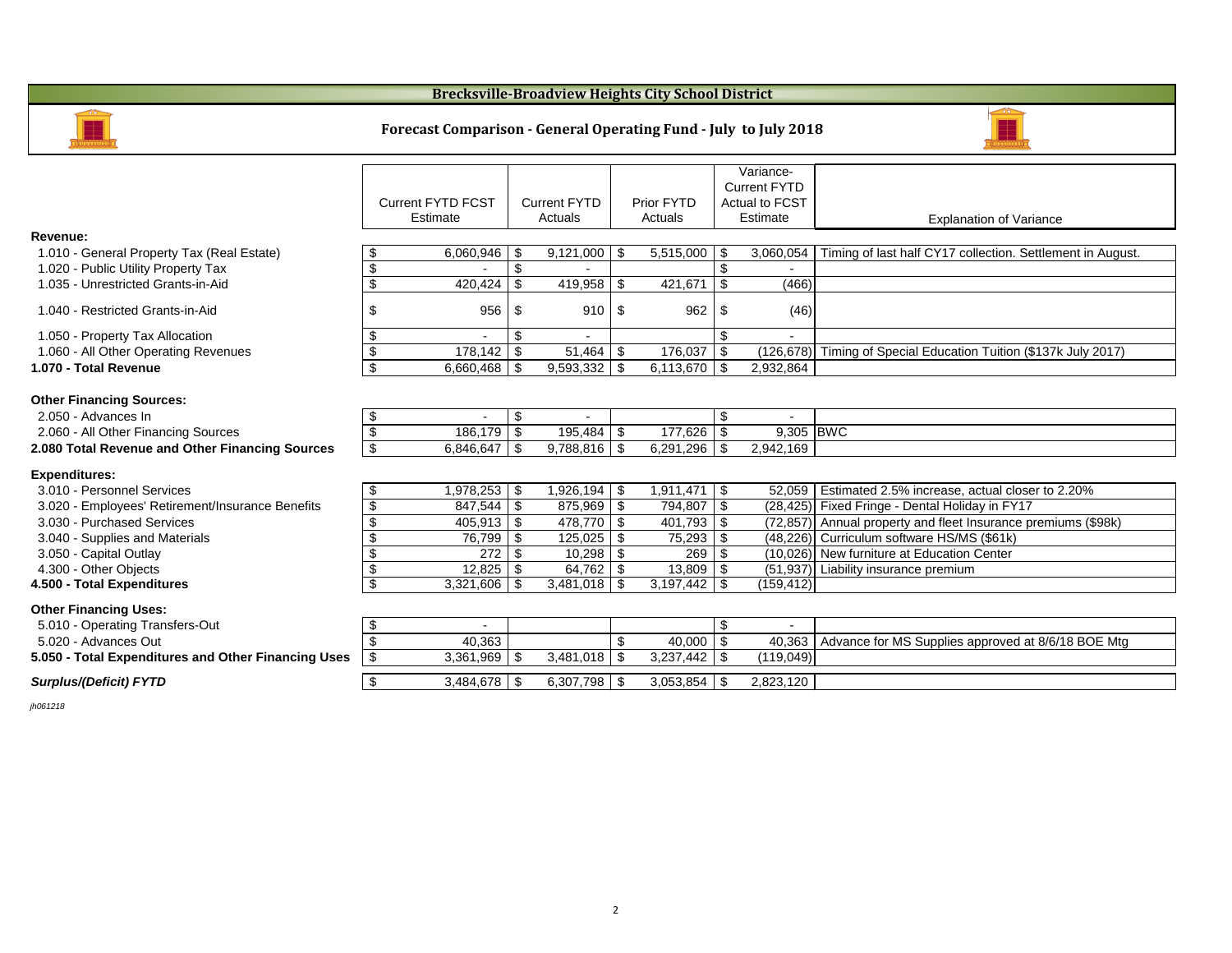|                  | <b>Brecksville-Broadview Heights City School District</b>                                      |                             |                 |                       |                    |                                                                     |                               |                                 |                    |                         |
|------------------|------------------------------------------------------------------------------------------------|-----------------------------|-----------------|-----------------------|--------------------|---------------------------------------------------------------------|-------------------------------|---------------------------------|--------------------|-------------------------|
|                  |                                                                                                |                             |                 |                       |                    | <b>Revenue Analysis Report - General Operating Fund Only - FY19</b> |                               |                                 |                    |                         |
|                  |                                                                                                | <b>Local Revenue</b>        |                 |                       | Federal            |                                                                     | <b>State Revenue</b>          |                                 |                    |                         |
| 2018-2019        | <b>Taxes</b><br>Real<br><b>Estate</b>                                                          | Personal<br><b>Property</b> | <b>Interest</b> | <b>Other</b><br>Local | <b>OH Medicaid</b> | <b>Unrestricted</b><br>Grants-<br>in-Aid                            | Property<br>Tax<br>Allocation | Restricted<br>Grants-<br>in-Aid | Non-<br>Operating* | <b>Total</b><br>Revenue |
| July             | 9,121,000                                                                                      |                             | 28,143          | 17,121                | 6,200              | 419,958                                                             |                               | 910                             |                    | 9,593,332               |
| <b>August</b>    |                                                                                                |                             |                 |                       |                    |                                                                     |                               |                                 |                    |                         |
| <b>September</b> |                                                                                                |                             |                 |                       |                    |                                                                     |                               |                                 |                    |                         |
| <b>October</b>   |                                                                                                |                             |                 |                       |                    |                                                                     |                               |                                 |                    |                         |
| <b>November</b>  |                                                                                                |                             |                 |                       |                    |                                                                     |                               |                                 |                    |                         |
| <b>December</b>  |                                                                                                |                             |                 |                       |                    |                                                                     |                               |                                 |                    |                         |
| <b>January</b>   |                                                                                                |                             |                 |                       |                    |                                                                     |                               |                                 |                    |                         |
| February         |                                                                                                |                             |                 |                       |                    |                                                                     |                               |                                 |                    |                         |
| <b>March</b>     |                                                                                                |                             |                 |                       |                    |                                                                     |                               |                                 |                    |                         |
| <b>May</b>       |                                                                                                |                             |                 |                       |                    |                                                                     |                               |                                 |                    |                         |
| May              |                                                                                                |                             |                 |                       |                    |                                                                     |                               |                                 |                    |                         |
| June             |                                                                                                |                             |                 |                       |                    |                                                                     |                               |                                 |                    |                         |
| <b>Totals</b>    | \$9,121,000                                                                                    | \$0                         | \$28,143        | \$17,121              | \$6,200            | \$419,958                                                           | \$0                           | \$910                           | \$0                | \$9,593,332             |
| % of Total       | 95.08%                                                                                         | $0.00\%$                    | 0.29%           | 0.18%                 | 0.06%              | 4.38%                                                               | $0.00\%$                      | 0.01%                           | $0.00\%$           |                         |
|                  | *Non-Operating Revenue includes advances in, and refund of prior year expenditures (i.e. BWC). |                             |                 |                       |                    |                                                                     |                               |                                 |                    | jh081918                |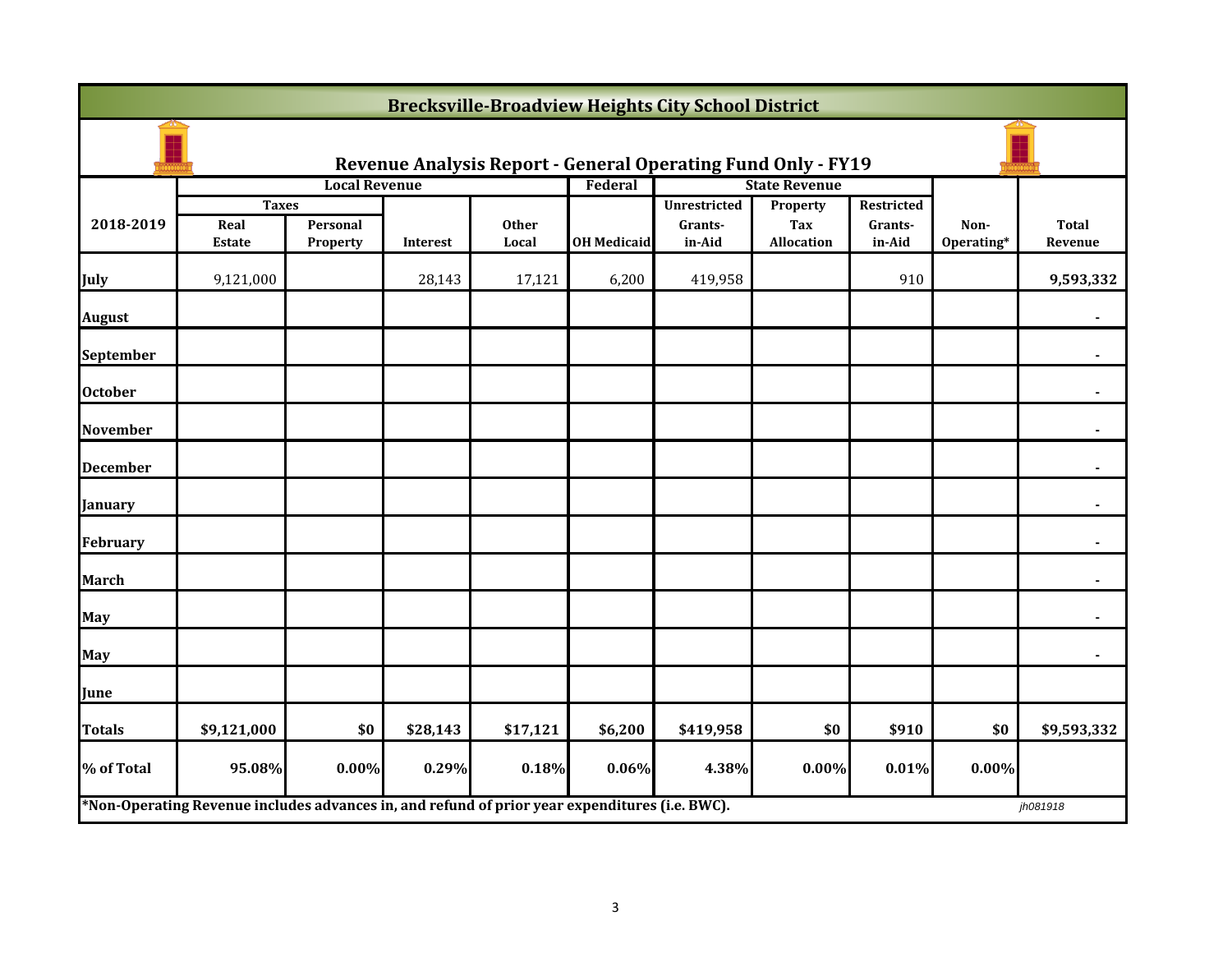|               | <b>Brecksville-Broadview Heights City School District</b>                                                                 |                 |                 |                 |           |              |                    |                                 |  |  |
|---------------|---------------------------------------------------------------------------------------------------------------------------|-----------------|-----------------|-----------------|-----------|--------------|--------------------|---------------------------------|--|--|
|               | <b>Expenditure Analysis Report - General Operating Fund - FY19</b>                                                        |                 |                 |                 |           |              |                    |                                 |  |  |
| 2018-19       | <b>Salaries</b>                                                                                                           | <b>Benefits</b> | <b>Services</b> | <b>Supplies</b> | Equipment | <b>Other</b> | Non-<br>Operating* | <b>Total</b><br><b>Expenses</b> |  |  |
| July          | 1,926,194                                                                                                                 | 875,969         | 478,770         | 125,025         | 10,298    | 64,762       | $\blacksquare$     | 3,481,018                       |  |  |
| August        |                                                                                                                           |                 |                 |                 |           |              |                    | $\blacksquare$                  |  |  |
| September     |                                                                                                                           |                 |                 |                 |           |              |                    | $\blacksquare$                  |  |  |
| October       |                                                                                                                           |                 |                 |                 |           |              |                    | $\blacksquare$                  |  |  |
| November      |                                                                                                                           |                 |                 |                 |           |              |                    | $\blacksquare$                  |  |  |
| December      |                                                                                                                           |                 |                 |                 |           |              |                    | $\blacksquare$                  |  |  |
| January       |                                                                                                                           |                 |                 |                 |           |              |                    | $\tilde{\phantom{a}}$           |  |  |
| February      |                                                                                                                           |                 |                 |                 |           |              |                    | $\blacksquare$                  |  |  |
| March         |                                                                                                                           |                 |                 |                 |           |              |                    | $\tilde{\phantom{a}}$           |  |  |
| April         |                                                                                                                           |                 |                 |                 |           |              |                    |                                 |  |  |
| May           |                                                                                                                           |                 |                 |                 |           |              |                    |                                 |  |  |
| June          |                                                                                                                           |                 |                 |                 |           |              |                    |                                 |  |  |
| <b>TOTALS</b> | \$1,926,194                                                                                                               | \$875,969       | \$478,770       | \$125,025       | \$10,298  | \$64,762     | \$0                | \$3,481,018                     |  |  |
| % of Total    | 55.33%                                                                                                                    | 25.16%          | 13.75%          | 3.59%           | 0.30%     | 1.86%        | 0.00%              |                                 |  |  |
|               | *Non-Operating expenses include advances and transfers out.<br>Operating Fund includes General Fund (001) only for FY2018 |                 |                 |                 |           |              |                    | jh081918                        |  |  |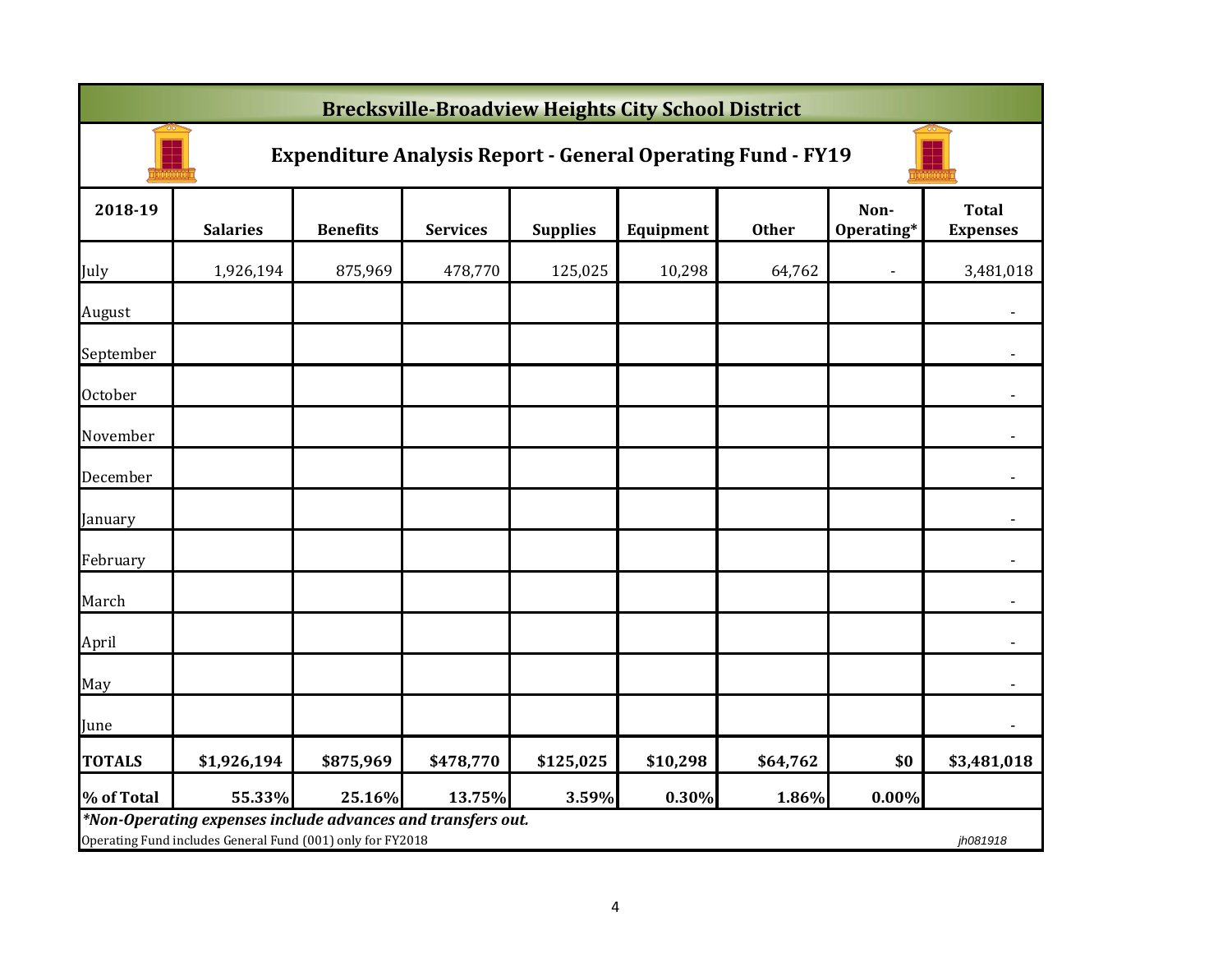# **Brecksville-Broadview Heights City School District**



# Tuly, 2018 **FINSUMM** Financial Summary

|     | "where fine education is a heritage"    |                  |                 |                    |                     |                     |                 |                     |                 |  |  |
|-----|-----------------------------------------|------------------|-----------------|--------------------|---------------------|---------------------|-----------------|---------------------|-----------------|--|--|
|     |                                         | <b>Beginning</b> | <b>Monthly</b>  | <b>Fiscal Year</b> | <b>Monthly</b>      | <b>Fiscal Year</b>  | <b>Current</b>  |                     | Unencumbered    |  |  |
|     | <b>Fund Fund Name</b>                   | <b>Balance</b>   | <b>Receipts</b> | <b>To Date</b>     | <b>Expenditures</b> | <b>To Date</b>      | <b>Fund</b>     | <b>Current</b>      | <b>Fund</b>     |  |  |
|     |                                         | 7/1/2018         |                 | <b>Receipts</b>    |                     | <b>Expenditures</b> | <b>Balance</b>  | <b>Encumbrances</b> | <b>Balance</b>  |  |  |
| 001 | <b>General Fund</b>                     | \$15,646,446.76  | \$9,788,815.56  | \$9,788,815.56     | \$3,481,018.72      | \$3,481,018.72      | \$21,954,243.60 | \$4,368,989.58      | \$17,585,254.02 |  |  |
| 002 | <b>Bond Retirement</b>                  | \$4,140,723.32   | \$544,000.00    | \$544,000.00       | \$0.00              | \$0.00              | 4,684,723.32    | \$0.00              | 4,684,723.32    |  |  |
| 003 | Permanent Improvement                   | \$1,736,013.13   | \$385,000.00    | \$385,000.00       | \$413,156.68        | \$413,156.68        | 1,707,856.45    | \$853,094.59        | 854,761.86      |  |  |
| 004 | <b>Building Fund</b>                    | \$196,453.36     | \$0.00          | \$0.00             | \$0.00              | \$0.00              | 196,453.36      | \$0.00              | 196,453.36      |  |  |
| 006 | Food Service                            | \$320,608.85     | \$332.88        | \$332.88           | \$41,303.25         | \$41,303.25         | 279,638.48      | \$312,963.53        | (33, 325.05)    |  |  |
| 007 | <b>Special Trust</b>                    | \$89,942.42      | \$13.77         | \$13.77            | \$61,775.00         | \$61,775.00         | 28,181.19       | \$2,260.00          | 25,921.19       |  |  |
| 009 | <b>Uniform Supplies</b>                 | \$207,556.05     | \$532.38        | \$532.38           | \$2,426.37          | \$2,426.37          | 205,662.06      | \$132,625.57        | 73,036.49       |  |  |
| 014 | Rotary - Internal Services              | \$125,248.71     | \$95.00         | \$95.00            | \$3,084.37          | \$3,084.37          | 122,259.34      | \$49,275.91         | 72,983.43       |  |  |
| 018 | <b>Public School Support</b>            | \$159,662.29     | \$242.79        | \$242.79           | \$497.10            | \$497.10            | 159,407.98      | \$15,876.17         | 143,531.81      |  |  |
| 019 | Other Grants                            | \$193,341.82     | \$9,207.29      | \$9,207.29         | \$4,150.15          | \$4,150.15          | 198,398.96      | \$8,190.67          | 190,208.29      |  |  |
| 020 | Child Care Fund                         | \$345,931.95     | \$46,134.64     | \$46,134.64        | \$34,126.18         | \$34,126.18         | 357,940.41      | \$16,406.34         | 341,534.07      |  |  |
| 022 | <b>Unclaimed Funds</b>                  | \$461,000.00     | \$0.00          | \$0.00             | \$0.00              | \$0.00              | 461,000.00      | \$0.00              | 461,000.00      |  |  |
| 200 | <b>Student Managed Funds</b>            | \$151,917.32     | \$2,331.35      | \$2,331.35         | \$6,276.95          | \$6,276.95          | 147,971.72      | \$55,383.42         | 92,588.30       |  |  |
| 300 | <b>District Managed Funds</b>           | \$223,078.64     | \$6,808.20      | \$6,808.20         | \$22,632.42         | \$22,632.42         | 207,254.42      | \$106,868.65        | 100,385.77      |  |  |
| 401 | <b>Auxiliary Services</b>               | \$9,741.70       | \$8.73          | \$8.73             | \$288.83            | \$288.83            | 9,461.60        | \$3,441.27          | 6,020.33        |  |  |
| 451 | OneNet (Data Communication)             | \$0.00           | \$0.00          | \$0.00             | \$0.00              | \$0.00              | 0.00            | \$0.00              | $\mathbf b$     |  |  |
| 499 | Miscellaneous State Grants              | \$6,723.89       | \$0.00          | \$0.00             | \$7,016.36          | \$7,016.36          | (292.47)        | \$5,510.03          | (5,802.50)      |  |  |
| 516 | <b>IDEA-B</b>                           | \$95,189.23      | \$0.00          | \$0.00             | \$44,848.24         | \$44,848.24         | 50,340.99       | \$50,340.99         | 0.00            |  |  |
| 551 | Title III - Limited English Proficiency | \$0.00           | \$3,182.79      | \$3,182.79         | \$0.00              | \$0.00              | 3,182.79        | \$0.00              | 3,182.79        |  |  |
| 572 | Title I - Disadvantaged Children        | \$39,204.09      | \$0.00          | \$0.00             | \$0.00              | \$0.00              | 39,204.09       | \$0.00              | 39,204.09       |  |  |
| 587 | Preschool                               | \$0.00           | \$0.00          | \$0.00             | \$0.00              | \$0.00              | 0.00            | \$0.00              | 0.00            |  |  |
| 590 | Title II-A - Improving Teacher Quality  | \$1,025.85       | \$0.00          | \$0.00             | \$0.00              | \$0.00              | 1,025.85        | \$0.00              | 1,025.85        |  |  |
| 599 | Miscellaneous Federal Grants            | \$14,920.79      | \$0.00          | \$0.00             | \$6,894.91          | \$6,894.91          | 8,025.88        | \$14,614.19         | (6,588.31)      |  |  |
|     |                                         |                  |                 |                    |                     |                     |                 |                     |                 |  |  |
|     | <b>Grand Totals (ALL Funds)</b>         | \$24,164,730.17  | \$10,786,705.38 | \$10,786,705.38    | \$4,129,495.53      | \$4,129,495.53      | \$30,821,940.02 | \$5,995,840.91      | \$24,826,099.11 |  |  |

*jh081918*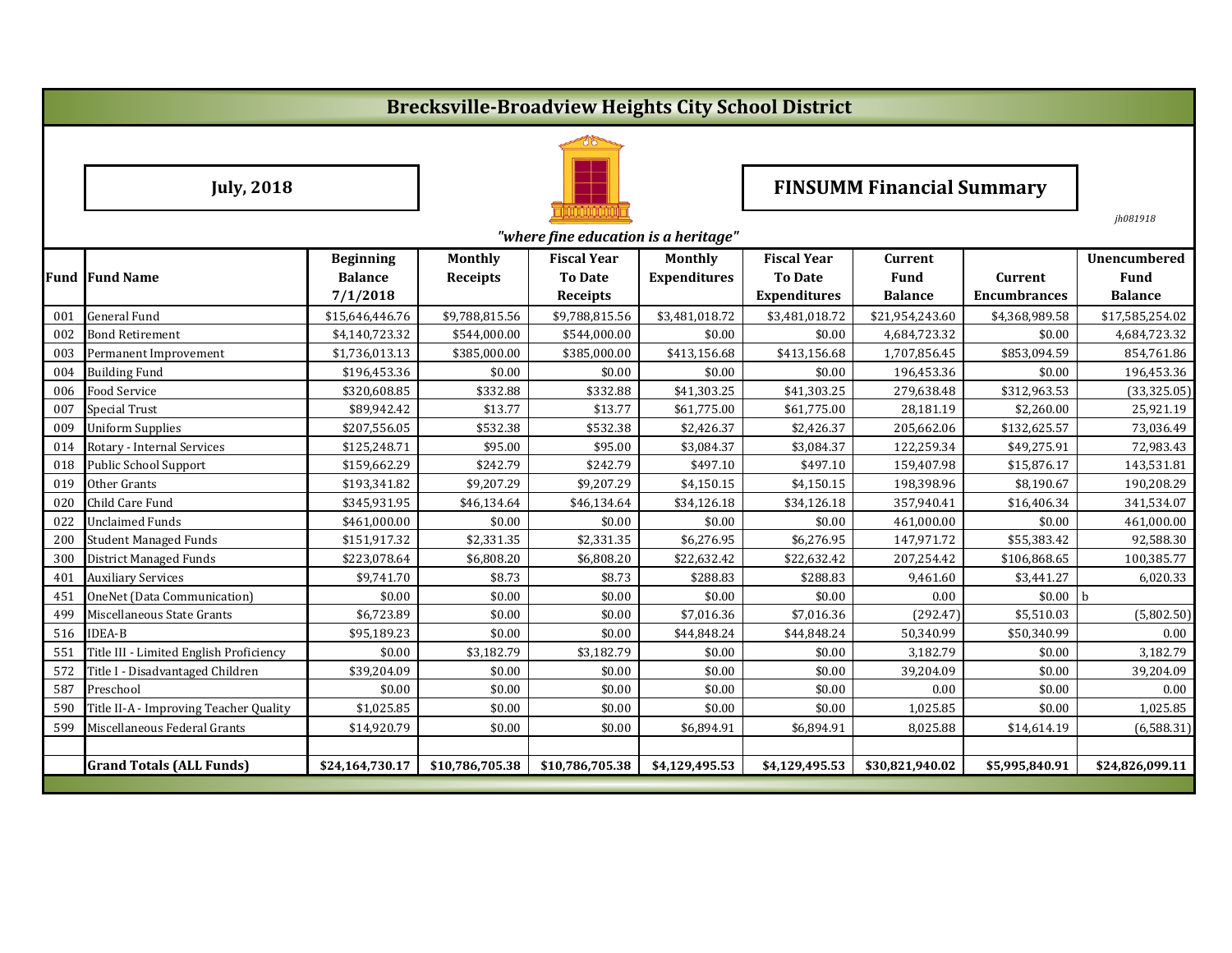## *Brecksville-Broadview Heights Board of Education*

## *Record of Advances for 2018/2019*



|                                | INITIAL ADVANCE INFORMATION         |                            | <b>ADVANCE RETURN</b>         |                                 |               |                                |               |  |  |
|--------------------------------|-------------------------------------|----------------------------|-------------------------------|---------------------------------|---------------|--------------------------------|---------------|--|--|
| <b>Date</b><br><b>Approved</b> | <b>Board</b><br><b>Resolution</b>   | <b>FROM</b><br><b>Fund</b> | T <sub>0</sub><br><b>Fund</b> | <b>Fund</b><br><b>Name</b>      | <b>Amount</b> | <b>Date</b><br><b>Returned</b> | <b>Amount</b> |  |  |
| 8/6/2018                       |                                     | 001                        | 009                           | Uniform School<br>Supplies - MS |               |                                |               |  |  |
|                                |                                     |                            |                               |                                 |               |                                |               |  |  |
|                                |                                     |                            |                               |                                 |               |                                |               |  |  |
|                                |                                     |                            |                               |                                 |               |                                |               |  |  |
|                                |                                     |                            |                               |                                 |               |                                |               |  |  |
|                                |                                     |                            |                               |                                 |               |                                |               |  |  |
|                                | <b>TOTAL Advances for 2017-2018</b> | \$0.00                     |                               | \$0.00                          |               |                                |               |  |  |
|                                | <b>Advances Outstanding</b>         |                            |                               | \$0.00                          |               |                                |               |  |  |
|                                | jh061218                            |                            |                               |                                 |               |                                |               |  |  |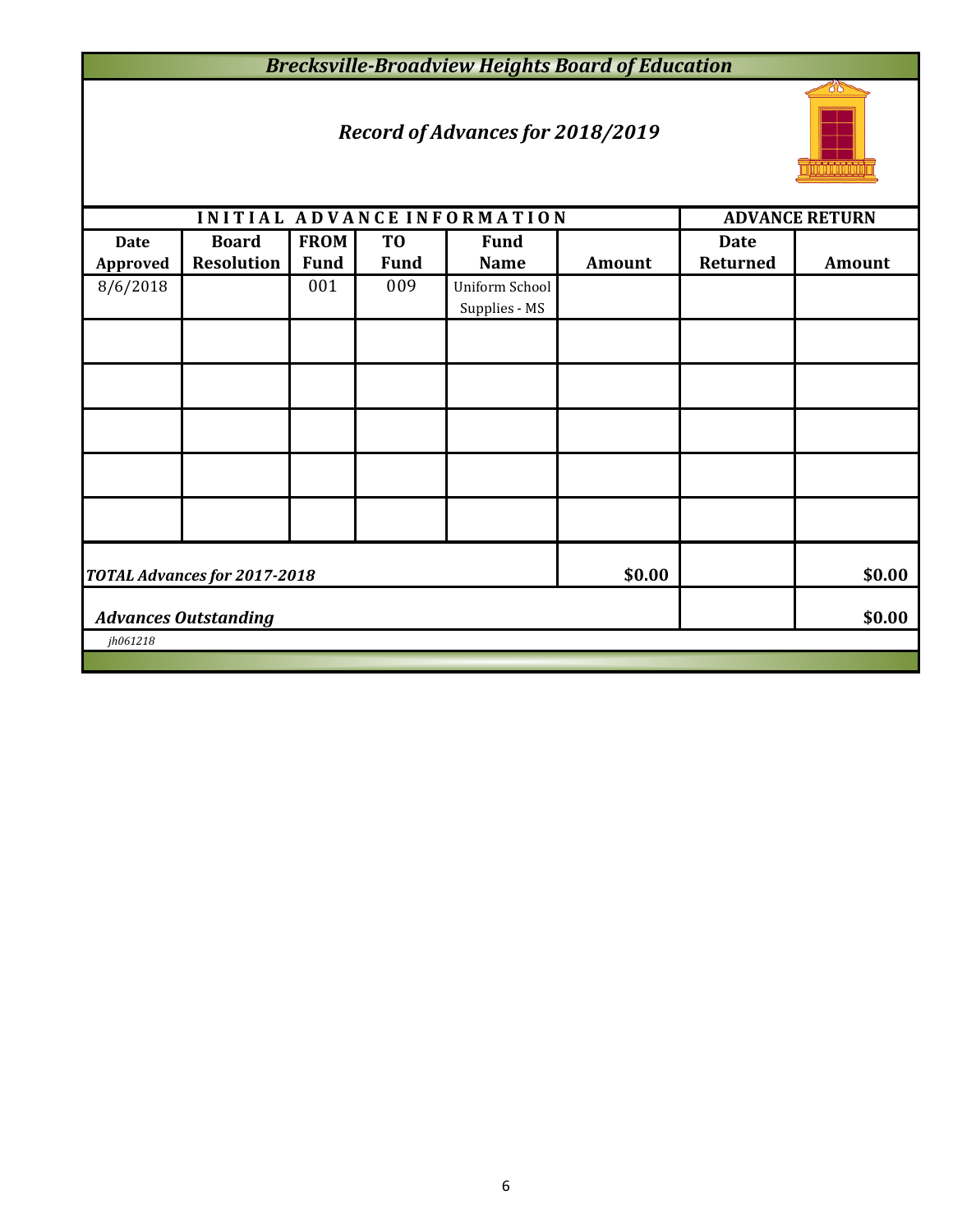## *Brecksville-Broadview Heights Board of Education*



# *Approved Funds for 2017/2018*



n l

|             | This report is a listing of all grant funds authorized and received throughout the 2017/2018 fiscal year. |                                    |                                                  |                                                    |                                                            |  |  |  |  |
|-------------|-----------------------------------------------------------------------------------------------------------|------------------------------------|--------------------------------------------------|----------------------------------------------------|------------------------------------------------------------|--|--|--|--|
| <b>Fund</b> | <b>Description</b>                                                                                        | <b>Authorized</b><br><b>Amount</b> | <b>Non-Public</b><br><b>Authorized</b><br>Amount | <b>Monthly</b><br><b>Amount</b><br><b>Received</b> | <b>Amount</b><br><b>Received</b><br><b>Project-To-Date</b> |  |  |  |  |
|             |                                                                                                           |                                    |                                                  |                                                    |                                                            |  |  |  |  |
|             | <b>State Grants</b>                                                                                       |                                    |                                                  |                                                    |                                                            |  |  |  |  |
|             | 451/9018 Network Connectivity Subsidy 9018                                                                | \$10,800.00                        | \$0.00                                           | \$0.00                                             | \$10,800.00                                                |  |  |  |  |
|             | <b>Auxiliary Services</b>                                                                                 |                                    |                                                  |                                                    |                                                            |  |  |  |  |
|             | 401/9018 Assumption                                                                                       | \$158,602.00                       | \$0.00                                           | \$35,853.29                                        | \$148,303.96                                               |  |  |  |  |
|             | 401/9218 South Suburban Montessori (cancelled 12/17)                                                      | \$63,000.00                        | \$0.00                                           | \$0.00                                             | \$18,767.05                                                |  |  |  |  |
|             | 401/9118 Lawrence School (cancelled beginning FY18)<br><b>CAPA</b>                                        | \$36,191.00                        | \$0.00                                           | \$0.00                                             | \$0.00                                                     |  |  |  |  |
| 499/9118    | <b>Ohio Dept. of Health Tobacco Use Prevention</b><br>and Cessation                                       | \$80,000.00                        | \$0.00                                           | \$8,920.68                                         | \$96,313.12                                                |  |  |  |  |
|             | <b>Total State Funds</b>                                                                                  | \$348,593.00                       | \$0.00                                           | \$35,853.29                                        | \$274,184.13                                               |  |  |  |  |
|             | <b>Federal Grants</b>                                                                                     |                                    |                                                  |                                                    |                                                            |  |  |  |  |
|             | 516/9018 IDEA-B Special Education FY18                                                                    | \$779,949.26                       | \$0.00                                           | \$200,456.80                                       | \$578,109.62                                               |  |  |  |  |
|             | 551/9018 Title III Limited English Proficiency FY18                                                       | \$25,160.37                        | \$0.00                                           | \$0.00                                             | \$5,000.00                                                 |  |  |  |  |
|             | 551/9118 Title III immigrant (new in FY18)                                                                | \$3,182.79                         | \$0.00                                           | \$0.00                                             | \$0.00                                                     |  |  |  |  |
|             | 572/9018 Title I FY18                                                                                     | \$273,463.39                       | \$0.00                                           | \$0.00                                             | \$129,522.36                                               |  |  |  |  |
|             | 587/9018 Preschool Special Education FY18                                                                 | \$18,755.02                        | \$0.00                                           | \$0.00                                             | \$0.00                                                     |  |  |  |  |
|             | 590/9018 Title II-A Improving Teacher Quality FY18                                                        | \$76,458.05                        | \$0.00                                           | \$0.00                                             | \$11,101.30                                                |  |  |  |  |
|             | 599/9918 Title IV-A Student Supp/Academic Enrich (new FY18)                                               | \$10,000.00                        | \$0.00                                           | \$0.00                                             | \$0.00                                                     |  |  |  |  |
|             | 599/9018 CAPA Drug-Free Communities FY18                                                                  | \$137,194.21                       | \$0.00                                           | \$0.00                                             | \$63,978.31                                                |  |  |  |  |
|             | <b>Total Federal Funds</b>                                                                                | \$1,324,163.09                     | \$0.00                                           | \$200,456.80                                       | \$787,711.59                                               |  |  |  |  |
| jh060818    |                                                                                                           |                                    |                                                  |                                                    |                                                            |  |  |  |  |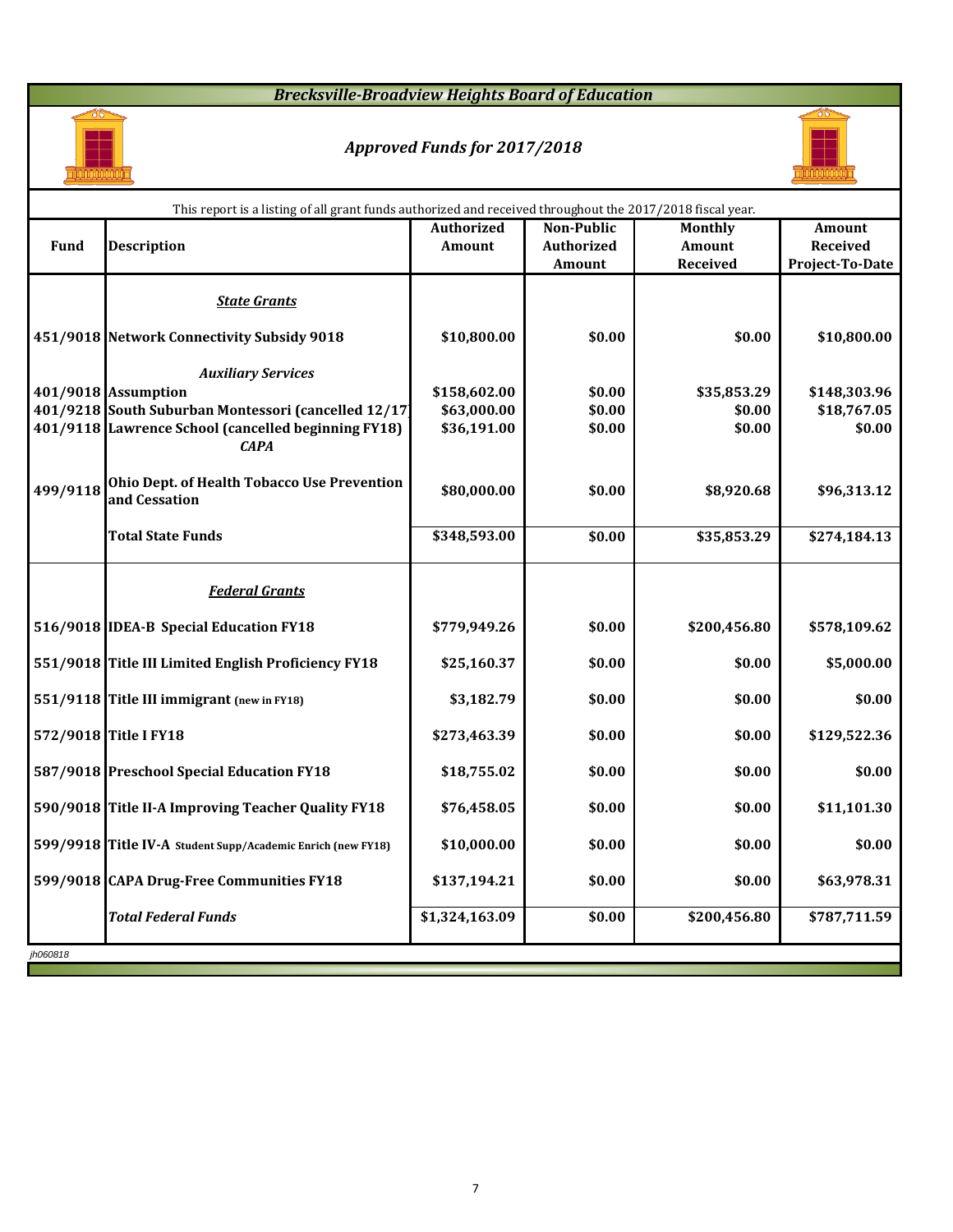| <b>Brecksville-Broadview Heights City School District</b> |                                                    |                           |               |                     |
|-----------------------------------------------------------|----------------------------------------------------|---------------------------|---------------|---------------------|
|                                                           | <b>Cash Reconciliation</b><br><b>July 30, 2018</b> |                           |               |                     |
| <b>FINSUM Balance</b>                                     |                                                    |                           |               | 30,821,940.02<br>\$ |
| <b>Bank Balance:</b>                                      |                                                    |                           |               |                     |
| Citizens Bank - General                                   |                                                    | \$                        | 4,210,817.73  |                     |
| <b>Investments:</b>                                       |                                                    |                           |               |                     |
| <b>Citizens Bank - Interest Checking</b>                  | 9,555,402.65                                       |                           |               |                     |
| <b>STAR Ohio</b><br>Meeder Investment Management          | 2,029,940.42<br>11,288,470.60                      |                           |               |                     |
| <b>First Federal</b>                                      | 4,036,292.41                                       |                           |               |                     |
| <b>Petty Cash:</b>                                        |                                                    | $\boldsymbol{\mathsf{S}}$ | 26,910,106.08 |                     |
| Chippewa                                                  | 100.00                                             |                           |               |                     |
| <b>Highland Drive</b>                                     | 100.00                                             |                           |               |                     |
| Hilton                                                    | 100.00                                             |                           |               |                     |
| <b>Central School</b>                                     | 100.00                                             |                           |               |                     |
| Middle School                                             | 150.00                                             |                           |               |                     |
| <b>Student Activity</b>                                   | 300.00                                             |                           |               |                     |
| <b>High School</b>                                        | 150.00                                             |                           |               |                     |
| Transportation                                            | 150.00                                             |                           |               |                     |
| <b>Board Office</b>                                       | 150.00                                             |                           |               |                     |
| Beekeepers                                                | 150.00                                             | \$                        | 1,450.00      |                     |
| <b>Change Fund:</b>                                       |                                                    |                           |               |                     |
| Middle School Athletics                                   |                                                    |                           |               |                     |
| Middle School Concessions                                 |                                                    |                           |               |                     |
| <b>High School Athletics</b>                              |                                                    |                           |               |                     |
| <b>Food Services</b>                                      |                                                    |                           |               |                     |
|                                                           |                                                    | $\boldsymbol{\theta}$     |               |                     |
| Less: Outstanding Checks-Citizens Bank (General Fund)     |                                                    |                           | (367, 806.43) |                     |
| In Transit                                                |                                                    |                           | 67,372.64     |                     |
|                                                           |                                                    |                           |               |                     |
|                                                           |                                                    |                           |               |                     |
|                                                           |                                                    |                           |               |                     |
| <b>Bank Balance</b>                                       |                                                    |                           |               | \$ 30,821,940.02    |
|                                                           |                                                    |                           |               |                     |
| jh081018                                                  |                                                    |                           |               |                     |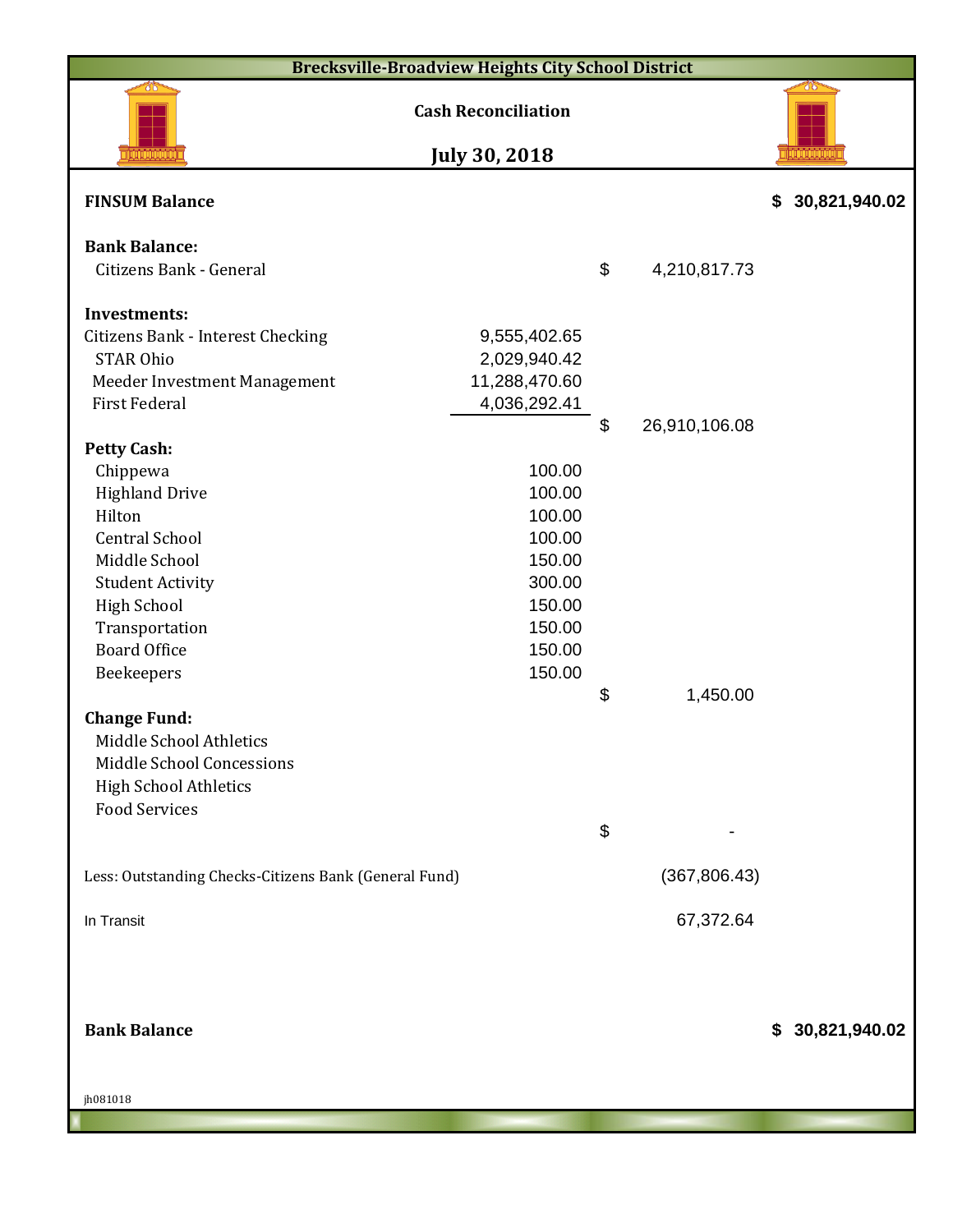|               |                                         |                 |                              | <b>Brecksville-Broadview Heights City School District</b> |                       |                             |                              |                             |                        |
|---------------|-----------------------------------------|-----------------|------------------------------|-----------------------------------------------------------|-----------------------|-----------------------------|------------------------------|-----------------------------|------------------------|
|               |                                         |                 |                              |                                                           |                       |                             |                              |                             |                        |
|               | $30$ -Jul-18                            |                 |                              |                                                           |                       |                             | <b>Appropriation Summary</b> |                             |                        |
|               |                                         |                 |                              |                                                           |                       |                             |                              | jh081918                    |                        |
|               |                                         |                 |                              | "where fine education is a heritage"                      |                       |                             |                              |                             |                        |
|               |                                         | <b>FYTD</b>     | <b>Prior FY</b><br>Carryover | <b>FYTD</b>                                               | <b>FYTD</b><br>Actual | <b>MTD</b><br><b>Actual</b> | <b>Current</b>               | <b>FYTD</b><br>Unencumbered | <b>FYTD</b><br>Percent |
| <b>Fund</b>   |                                         | Appropriated    | <b>Encumbrances</b>          | <b>Expendable</b>                                         | <b>Expenditures</b>   | <b>Expenditures</b>         | <b>Encumbrances</b>          | <b>Balance</b>              | Exp/Enc                |
| 001           | General Fund                            | \$47,734,898.76 | \$419,486.87                 | \$48,154,385.63                                           | \$3,634,056.76        | \$153,038.04                | \$4,343,488.54               | 40,176,840.33               | 16.57%                 |
| 002           | <b>Bond Retirement</b>                  | \$2,492,839.00  | \$0.00                       | 2,492,839.00                                              | \$0.00                | \$0.00                      | \$0.00                       | 2,492,839.00                | 0.00%                  |
| 003           | Permanent Improvement                   | \$1,500,000.00  | \$540,845.56                 | 2,040,845.56                                              | \$425,912.04          | \$12,755.36                 | \$869,732.74                 | 745,200.78                  | 63.49%                 |
| 004           | <b>Building Fund</b>                    | \$0.00          | \$0.00                       | 0.00                                                      | \$0.00                | \$0.00                      | \$0.00                       | 0.00                        | 0.00%                  |
| 006           | <b>Food Service</b>                     | \$1,322,162.00  | \$30,370.00                  | 1,352,532.00                                              | \$45,448.25           | \$4,145.00                  | \$308,818.53                 | 998,265.22                  | 26.19%                 |
| 007           | Special Trust                           | \$74,998.00     | \$0.00                       | 74,998.00                                                 | \$61,775.00           | \$0.00                      | \$2,260.00                   | 10,963.00                   | 85.38%                 |
| 009           | <b>Uniform Supplies</b>                 | \$236,174.00    | \$350.00                     | 236,524.00                                                | \$19,750.29           | \$17,323.92                 | \$118,861.59                 | 97,912.12                   | 58.60%                 |
| 014           | Rotary - Internal Services              | \$388,713.00    | \$3,533.87                   | 392,246.87                                                | \$3,605.61            | \$521.24                    | \$53,389.91                  | 335,251.35                  | 14.53%                 |
| 018           | Public School Support                   | \$80,079.00     | \$229.00                     | 80,308.00                                                 | \$757.10              | \$260.00                    | \$17,651.92                  | 61,898.98                   | 22.92%                 |
| 019           | Other Grants                            | \$84,561.00     | \$62.58                      | 84,623.58                                                 | \$4,150.15            | \$0.00                      | \$8,535.59                   | 71,937.84                   | 14.99%                 |
| 020           | Child Care - Beekeepers Fund            | \$400,842.00    | \$3,697.69                   | 404,539.69                                                | \$34,714.38           | \$588.20                    | \$17,518.74                  | 352,306.57                  | 12.91%                 |
| 022           | <b>Unclaimed Funds</b>                  | \$0.00          | \$0.00                       | 0.00                                                      | \$0.00                | \$0.00                      | \$0.00                       | 0.00                        | 0.00%                  |
| 200           | Student Managed Funds                   | \$260,974.00    | \$3,705.50                   | 264,679.50                                                | \$6,531.32            | \$254.37                    | \$55,629.05                  | 202,519.13                  | 23.49%                 |
| 300           | District Managed Funds                  | \$493,698.00    | \$10,136.25                  | 503,834.25                                                | \$37,302.52           | \$14,670.10                 | \$112,286.80                 | 354,244.93                  | 29.69%                 |
| 401           | <b>Auxiliary Services</b>               | \$3,650.00      | \$89.10                      | 3,739.10                                                  | \$288.83              | \$0.00                      | \$3,441.27                   | 9.00                        | 99.76%                 |
| 451           | OneNet (Data Communication)             | \$0.00          | \$0.00                       | 0.00                                                      | \$0.00                | \$0.00                      | \$0.00                       | 0.00                        | 0.00%                  |
|               | 499 Miscellaneous State Grants          | \$50,000.00     | \$6,247.50                   | 56,247.50                                                 | \$7,016.36            | \$0.00                      | \$5,510.03                   | 43,721.11                   | 22.27%                 |
|               | 516 IDEA-B                              | \$720,663.00    | \$95,189.23                  | 815,852.23                                                | \$46,528.24           | \$1,680.00                  | \$48,660.99                  | 720,663.00                  | 11.67%                 |
| 551           | Title III - Limited English Proficiency | \$17,940.62     | \$0.00                       | 17,940.62                                                 | \$0.00                | \$0.00                      | \$0.00                       | 17,940.62                   | 0.00%                  |
| 572           | Title I - Disadvantaged Children        | \$283,780.44    | \$0.00                       | 283,780.44                                                | \$0.00                | \$0.00                      | \$0.00                       | 283,780.44                  | 0.00%                  |
| 587           | Preschool                               | \$20,379.56     | \$0.00                       | 20,379.56                                                 | \$0.00                | \$0.00                      | \$0.00                       | 20,379.56                   | 0.00%                  |
| 590           | Title II-A - Improving Teacher Quality  | \$80,313.66     | \$0.00                       | 80,313.66                                                 | \$0.00                | \$0.00                      | \$0.00                       | 80,313.66                   | 0.00%                  |
| 599           | Miscellaneous Federal Grants            | \$152,977.31    | \$14,920.79                  | 167,898.10                                                | \$9,394.91            | \$2,500.00                  | \$17,764.19                  | 140,739.00                  | 16.18%                 |
| <b>Totals</b> |                                         | \$56,399,643.35 | \$1,128,863.94               | \$57,528,507.29                                           | \$4,337,231.76        | \$207,736.23                | \$5,983,549.89               | \$47,207,725.64             | 17.94%                 |
|               |                                         |                 |                              |                                                           |                       |                             |                              |                             |                        |